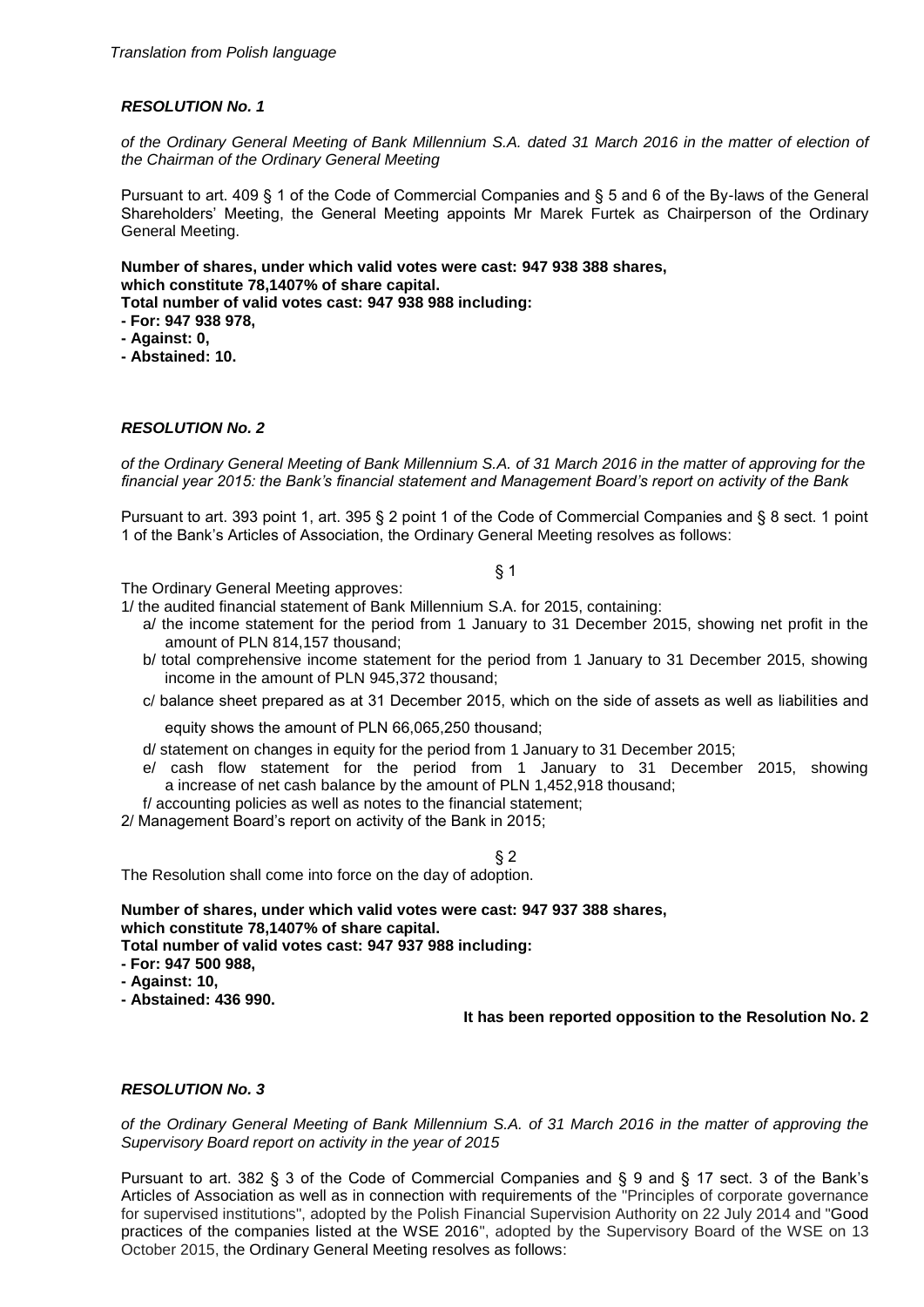The Ordinary General Meeting approves the Supervisory Board ("Board") report on activity in 2015 covering:

- 1. Summary of activities of the Supervisory Board ("Board") in 2015 and its committees: Audit Committee, Personnel Committee, Strategic Committee and Committee for Risk Matters, with self-assessment of the work of the Board, pursuant to the principle II.Z.10.2. of "Good practices of the companies listed at the WSE 2016" ("Good practices").
- 2. Report on assessment of functioning of the remuneration policy in Bank Millennium S.A., pursuant to § 28 item 3 and 4 of "Principles of corporate governance for supervised institutions" ("Principles"), adopted by the Polish Financial Supervision Authority ("KNF").
- 3. Assessment of application of "Principles of corporate governance for supervised institutions", adopted by KNF, pursuant to § 27 of the Principles and assessment of performance of the disclosure duties concerning "Good practices of the companies listed at the WSE 2016", pursuant to principle II.Z.10.3. of Good practices.
- 4. Report on assessment of reasonableness of sponsoring, charitable or other activity of similar character, conducted by Bank Millennium S.A., pursuant to principle II.Z.10.4. of Good practices.
- 5. Report on assessment of the Management Board reports on activity of Bank Millennium S.A. and Bank Millennium S.A. Capital Group as well as financial statements of Bank Millennium S.A. and Bank Millennium S.A. Capital Group for the financial year 2015, as well as the Management Board's motion regarding distribution of profits for the financial year 2015, pursuant to art. 382 § 3 of the Code of Commercial Companies.
- 6. Concise assessment of Bank Millennium S.A. situation in the year 2015, including assessment of performance of the internal control system, the risk management system, compliance and function of the internal audit, pursuant to principle II.Z.10.1. of Good practices.

§ 2

The Resolution shall come into force on the day of adoption.

**Number of shares, under which valid votes were cast: 947 938 388 shares, which constitute 78,1407% of share capital.**

**Total number of valid votes cast: 947 938 988 including:**

- **- For: 946 768 936,**
- **- Against: 10,**
- **- Abstained: 1 170 042.**

## **It has been reported opposition to the Resolution No. 3**

### *RESOLUTION No. 4*

*of the Ordinary General Meeting of Bank Millennium S.A. of 31 March 2016 in the matter of approving for the financial year 2015: the financial statement of the Bank Millennium S.A. Capital Group as well as the Management Board report on the activity of the Bank Millennium S.A. Capital Group*

Pursuant to art. 395 § 5 of the Code of Commercial Companies, the Ordinary General Meeting resolves as follows:

§ 1

The Ordinary General Meeting approves:

1/ the audited financial statements of the Bank Millennium S.A. Capital Group 2015, containing:

- a/ the consolidated income statement for the period from 1 January to 31 December 2015, showing net profit in the amount of PLN 546,525 thousand;
- b/ consolidated total comprehensive income statement for the period from 1 January to 31 December 2015, showing income in the amount of PLN 677,686 thousand;
- c/ consolidated balance sheet prepared as at 31 December 2015, which on the side of assets as well as liabilities and equity shows the amount of PLN 66,235,256 thousand;
- d/ statement on changes in consolidated equity for the period from 1 January to 31 December 2015;
- e/ consolidated cash flow statement for the period from 1 January to 31 December 2015, showing an increase of net cash balance by the amount of PLN 1,452,691 thousand;
- f/ accounting policies as well as notes to the consolidated financial statement;
- 2/ Management Board report on the activity of the Bank Millennium S.A. Capital Group in 2015.

The Resolution shall come into force on the day of adoption.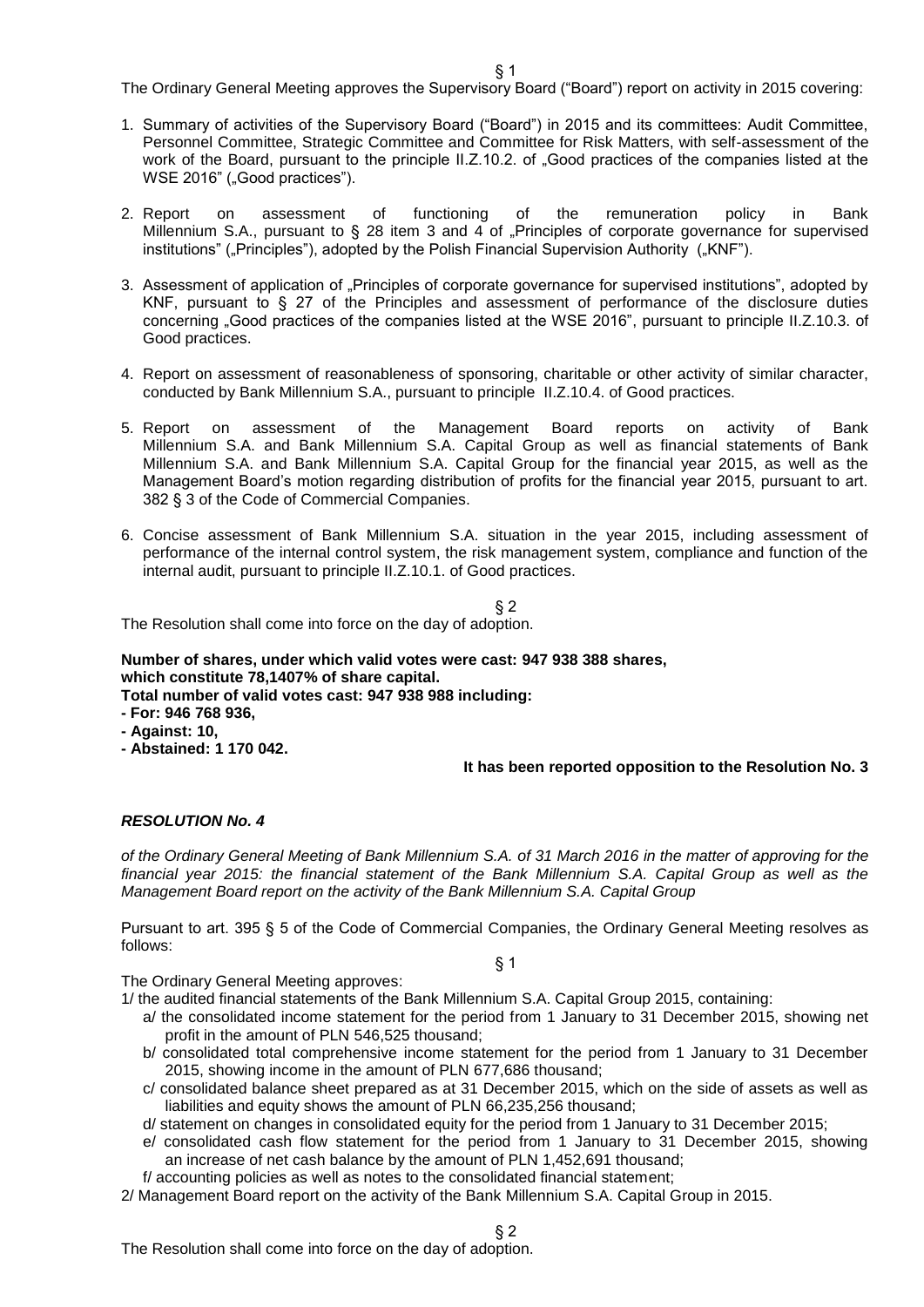**Number of shares, under which valid votes were cast: 947 938 388 shares, which constitute 78,1407% of share capital. Total number of valid votes cast: 947 938 988 including: - For: 947 501 988, - Against: 10,**

**- Abstained: 436 990.**

### **It has been reported opposition to the Resolution No. 4**

## *RESOLUTION No. 5*

*of the Ordinary General Meeting of Bank Millennium S.A. of 31 March 2016 in the matter of distributing of profit for the financial year 2015*

Pursuant to art. 395 § 2 item 2 and art. 347 of the Code of Commercial Companies and § 8 art. 1 item 2, § 36 and § 37 of the Bank's Articles of Association, the General Meeting resolves as follows:

- 1. To allocate the Bank's net profit for the financial year ending on December 31, 2015 in the amount of PLN 814,157,477.61 for reserve capital.
- 2. The Resolution shall come into force as of the day of its adoption.

**Number of shares, under which valid votes were cast: 947 938 388 shares, which constitute 78,1407% of share capital.**

**Total number of valid votes cast: 947 938 988 including:**

**- For: 947 938 978,**

- **- Against: 10,**
- **- Abstained: 0.**

### **It has been reported opposition to the Resolution No. 5**

### *RESOLUTION No. 6*

*of the Ordinary General Meeting of Bank Millennium S.A. of 31 March 2016 in the matter of discharging Mr Joao Nuno Lima Bras Jorge - Chairman of the Management Board from the performance of the duties in the financial year 2015*

Pursuant to art. 393 item 1, art. 395 § 2 item 3 of the Code of Commercial Companies and § 8 section 1 item 3 of the Bank's Articles of Association, the General Meeting discharges Mr Joao Nuno Lima Bras Jorge - Chairman of the Management Board from the performance of the duties for the period from 1.01.2015 to 31.12.2015.

**Number of shares, under which valid votes were cast: 947 938 388 shares, which constitute 78,1407% of share capital.**

**Total number of valid votes cast: 947 938 988 including:**

- **- For: 947 420 325,**
- **- Against: 10,**
- **- Abstained: 518 653.**

### **It has been reported opposition to the Resolution No. 6**

### *RESOLUTION No. 7*

*of the Ordinary General Meeting of Bank Millennium S.A. of 31 March 2016 in the matter of discharging Mr Fernando Maria Cardoso Rodrigues Bicho – Deputy Chairman of the Management Board from the performance of the duties in the financial year 2015*

Pursuant to art. 393 item 1, art. 395 § 2 item 3 of the Code of Commercial Companies and § 8 section 1 item 3 of the Bank's Articles of Association, the General Meeting discharges Mr Fernando Maria Cardoso Rodrigues Bicho – Deputy Chairman of the Management Board from the performance of the duties for the period from 1.01.2015 to 31.12.2015.

**Number of shares, under which valid votes were cast: 947 938 388 shares, which constitute 78,1407% of share capital.**

**Total number of valid votes cast: 947 938 988 including:**

**<sup>-</sup> For: 947 420 325,**

**<sup>-</sup> Against: 10,**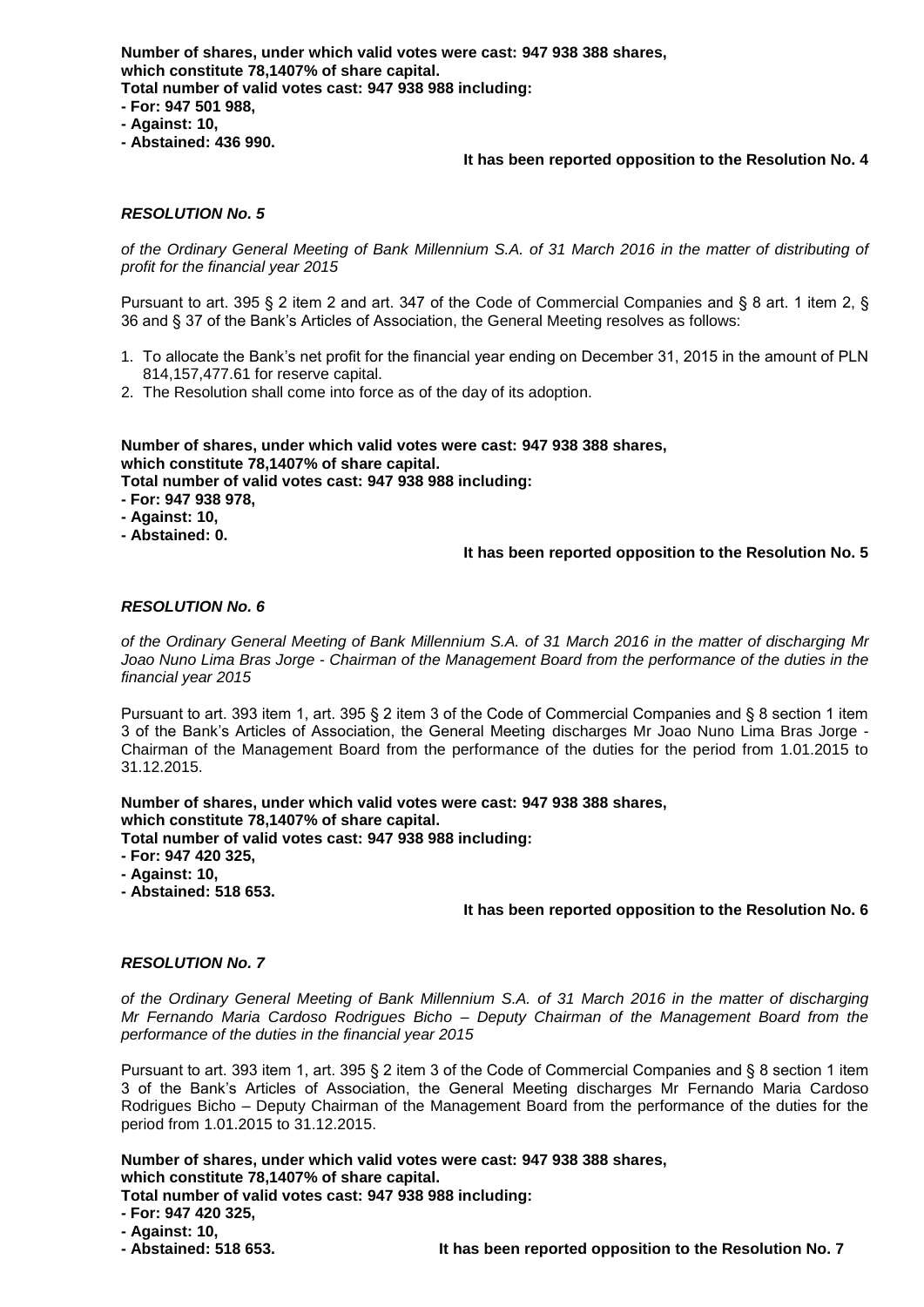*of the Ordinary General Meeting of Bank Millennium S.A. of 31 March 2016 in the matter of discharging Mr Artur Klimczak – Deputy Chairman of the Management Board from the performance of the duties in the financial year 2015*

Pursuant to art. 393 item 1, art. 395 § 2 item 3 of the Code of Commercial Companies and § 8 section 1 item 3 of the Bank's Articles of Association, the General Meeting discharges Mr Artur Klimczak – Deputy Chairman of the Management Board from the performance of the duties for the period from 1.01.2015 to 24.04.2015.

**Number of shares, under which valid votes were cast: 947 938 388 shares, which constitute 78,1407% of share capital.**

**Total number of valid votes cast: 947 938 988 including:**

- **- For: 947 308 525,**
- **- Against: 10,**
- **- Abstained: 630 453.**

## **It has been reported opposition to the Resolution No. 8**

## *RESOLUTION No. 9*

*of the Ordinary General Meeting of Bank Millennium S.A. of 31 March 2016 in the matter of discharging Ms Julianna Boniuk-Gorzelańczyk – Member of the Management Board from the performance of the duties in the financial year 2015*

Pursuant to art. 393 item 1, art. 395 § 2 item 3 of the Code of Commercial Companies and § 8 section 1 item 3 of the Bank's Articles of Association, the General Meeting discharges Ms Julianna Boniuk-Gorzelańczyk – Member of the Management Board from the performance of the duties for the period from 1.01.2015 to 21.05.2015.

**Number of shares, under which valid votes were cast: 947 938 388 shares, which constitute 78,1407% of share capital.**

**Total number of valid votes cast: 947 938 988 including:**

- **- For: 947 420 325, - Against: 10,**
- **- Abstained: 518 653.**

# **It has been reported opposition to the Resolution No. 9**

## *RESOLUTION No. 10*

*of the Ordinary General Meeting of Bank Millennium S.A. of 31 March 2016 in the matter of discharging Mr Wojciech Haase – Member of the Management Board from the performance of the duties in the financial year 2015*

Pursuant to art. 393 item 1, art. 395 § 2 item 3 of the Code of Commercial Companies and § 8 section 1 item 3 of the Bank's Articles of Association, the General Meeting discharges Mr Wojciech Haase – Member of the Management Board from the performance of the duties for the period from 1.01.2015 to 31.12.2015.

**Number of shares, under which valid votes were cast: 947 938 388 shares, which constitute 78,1407% of share capital.**

**Total number of valid votes cast: 947 938 988 including:**

- **- For: 947 420 325,**
- **- Against: 10,**
- **- Abstained: 518 653.**

## **It has been reported opposition to the Resolution No. 10**

## *RESOLUTION No. 11*

*of the Ordinary General Meeting of Bank Millennium S.A. of 31 March 2016 in the matter of discharging Mr Andrzej Gliński – Member of the Management Board from the performance of the duties in the financial year 2015*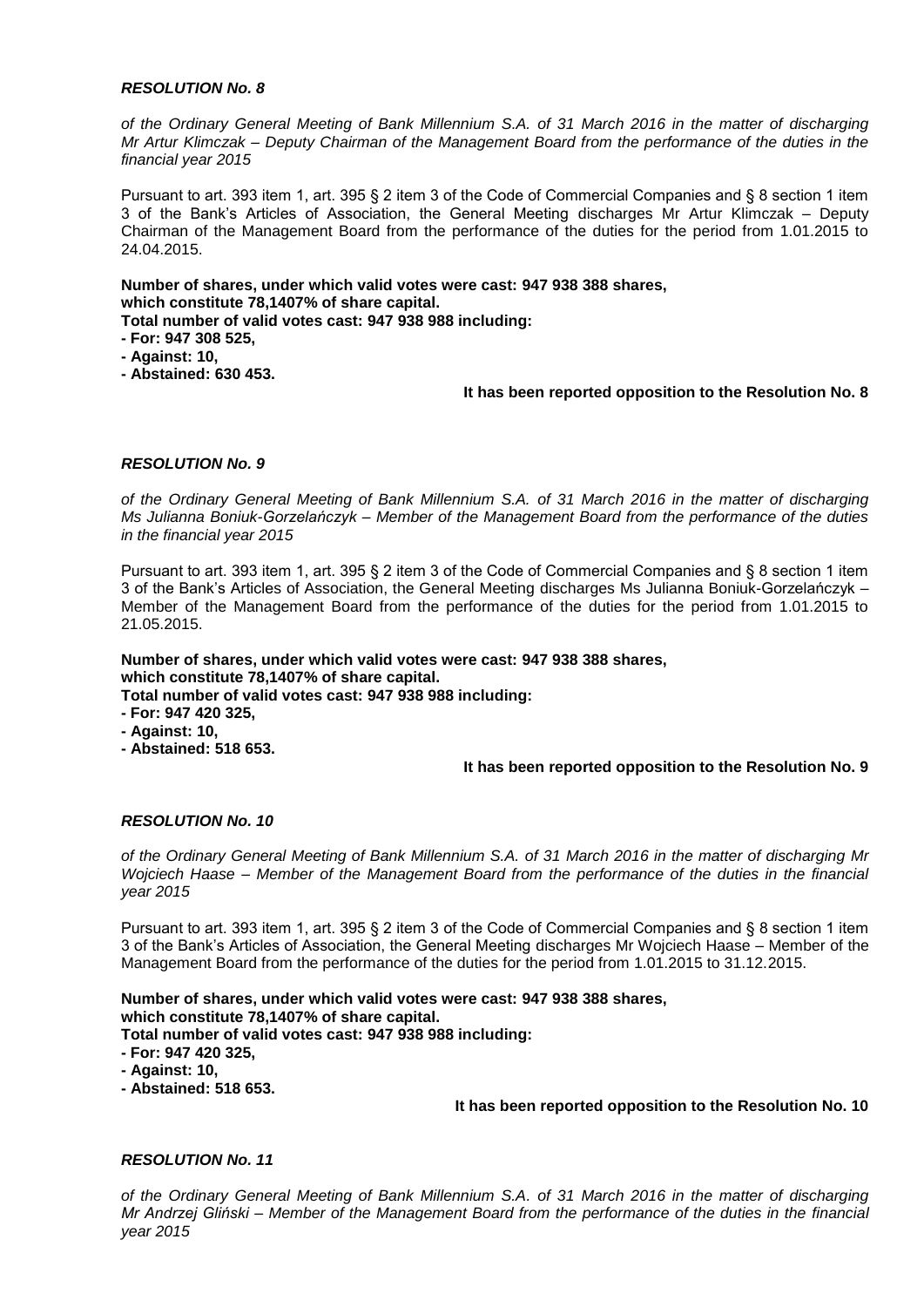Pursuant to art. 393 item 1, art. 395 § 2 item 3 of the Code of Commercial Companies and § 8 section 1 item 3 of the Bank's Articles of Association, the General Meeting discharges Mr Andrzej Gliński – Member of the Management Board from the performance of the duties for the period from 1.01.2015 to 31.12.2015.

**Number of shares, under which valid votes were cast: 947 938 388 shares, which constitute 78,1407% of share capital. Total number of valid votes cast: 947 938 988 including:**

- **- For: 947 420 325,**
- **- Against: 10,**
- **- Abstained: 518 653.**

### **It has been reported opposition to the Resolution No. 11**

## *RESOLUTION No. 12*

*of the Ordinary General Meeting of Bank Millennium S.A. of 31 March 2016 in the matter of discharging Ms Maria Jose Henriques Barreto De Matos De Campos – Member of the Management Board from the performance of the duties in the financial year 2015*

Pursuant to art. 393 item 1, art. 395 § 2 item 3 of the Code of Commercial Companies and § 8 section 1 item 3 of the Bank's Articles of Association, the General Meeting discharges Ms Maria Jose Henriques Barreto De Matos De Campos – Member of the Management Board from the performance of the duties for the period from 1.01.2015 to 31.12.2015.

### **Number of shares, under which valid votes were cast: 947 938 388 shares, which constitute 78,1407% of share capital.**

**Total number of valid votes cast: 947 938 988 including:**

- **- For: 947 420 325,**
- **- Against: 10,**
- **- Abstained: 518 653.**

## **It has been reported opposition to the Resolution No. 12**

## *RESOLUTION No. 13*

*of the Ordinary General Meeting of Bank Millennium S.A. of 31 March 2016 in the matter of discharging Mr Michał Gajewski – Member of the Management Board from the performance of the duties in the financial year 2015*

Pursuant to art. 393 item 1, art. 395 § 2 item 3 of the Code of Commercial Companies and § 8 section 1 item 3 of the Bank's Articles of Association, the General Meeting discharges Mr Michał Gajewski – Member of the Management Board from the performance of the duties for the period from 24.04.2015 to 31.12.2015.

**Number of shares, under which valid votes were cast: 947 938 388 shares, which constitute 78,1407% of share capital. Total number of valid votes cast: 947 938 988 including:**

- **- For: 947 420 325,**
- **- Against: 10,**
- **- Abstained: 518 653.**

**It has been reported opposition to the Resolution No. 13**

### *RESOLUTION No. 14*

*of the Ordinary General Meeting of Bank Millennium S.A. of 31 March 2016 in the matter of discharging Mr Bogusław Kott - Chairman of the Supervisory Board from the performance of the duties in the financial year 2015*

Pursuant to art. 393 item 1, art. 395 § 2 item 3 of the Code of Commercial Companies and § 8 section 1 item 3 of the Bank's Articles of Association, the General Meeting discharges Mr Bogusław Kott - Chairman of the Supervisory Board from the performance of the duties for the period from 1.01.2015 to 31.12.2015.

**Number of shares, under which valid votes were cast: 947 938 388 shares, which constitute 78,1407% of share capital.**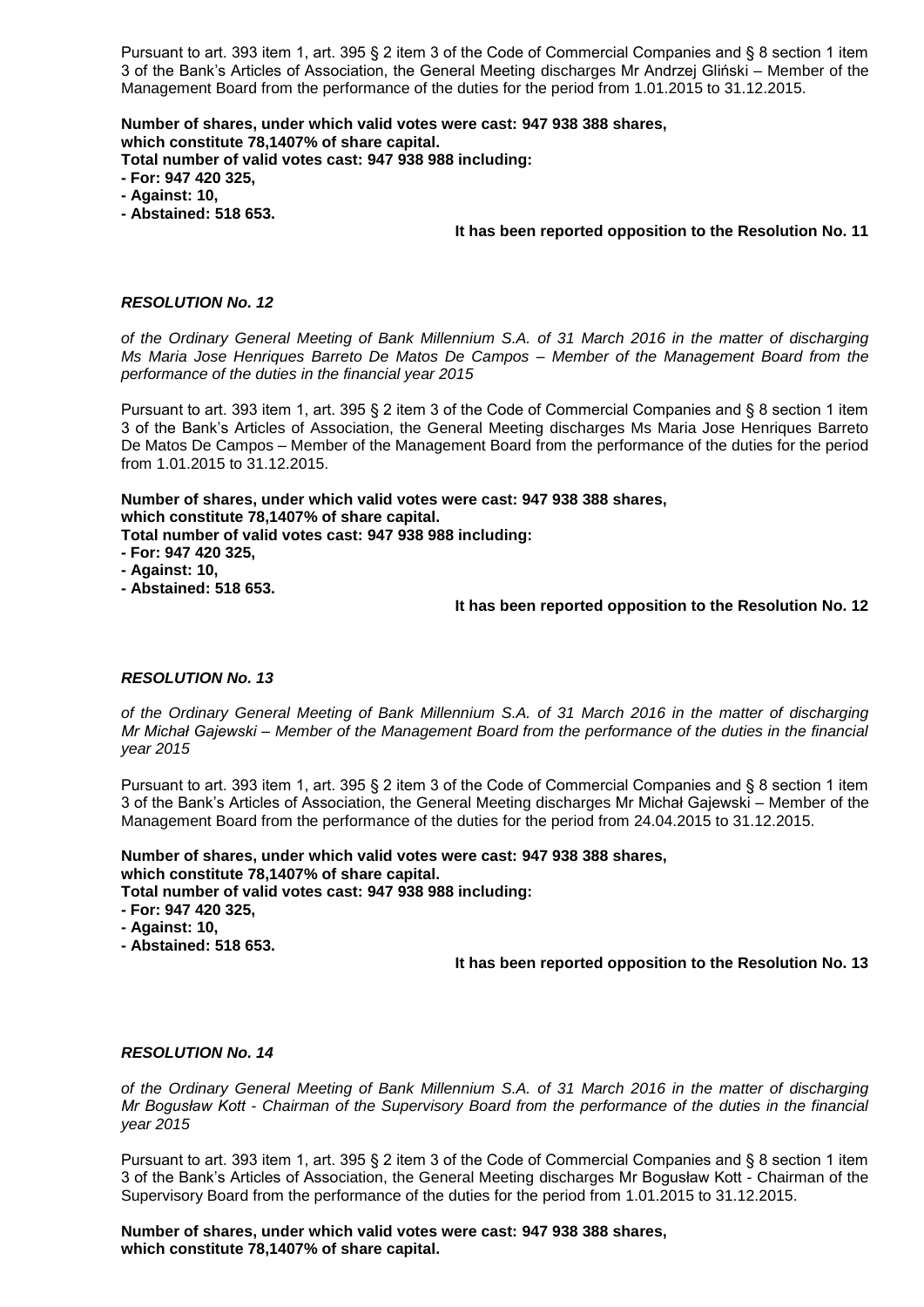**Total number of valid votes cast: 947 938 988 including:**

- **- For: 947 419 525,**
- **- Against: 10,**
- **- Abstained: 519 453.**

## **It has been reported opposition to the Resolution No. 14**

## *RESOLUTION No. 15*

*of the Ordinary General Meeting of Bank Millennium S.A. of 31 March 2016 in the matter of discharging Mr Nuno Manuel da Silva Amado – Deputy Chairman of the Supervisory Board from the performance of the duties in the financial year 2015*

Pursuant to art. 393 item 1, art. 395 § 2 item 3 of the Code of Commercial Companies and § 8 section 1 item 3 of the Bank's Articles of Association, the General Meeting discharges Mr Nuno Manuel da Silva Amado – Deputy Chairman of the Supervisory Board from the performance of the duties for the period from 1.01.2015 to 31.12.2015.

### **Number of shares, under which valid votes were cast: 947 938 388 shares, which constitute 78,1407% of share capital. Total number of valid votes cast: 947 938 988 including:**

- **- For: 947 420 325,**
- **- Against: 10,**
- **- Abstained: 518 653.**

# **It has been reported opposition to the Resolution No. 15**

## *RESOLUTION No. 16*

*of the Ordinary General Meeting of Bank Millennium S.A. of 31 March 2016 in the matter of discharging Mr Maciej Bednarkiewicz – Deputy Chairman of the Supervisory Board from the performance of the duties in the financial year 2015*

Pursuant to art. 393 item 1, art. 395 § 2 item 3 of the Code of Commercial Companies and § 8 section 1 item 3 of the Bank's Articles of Association, the General Meeting discharges Mr Maciej Bednarkiewicz – Deputy Chairman of the Supervisory Board from the performance of the duties for the period from 1.01.2015 to 21.05.2015.

**Number of shares, under which valid votes were cast: 947 938 388 shares, which constitute 78,1407% of share capital. Total number of valid votes cast: 947 938 988 including:**

- **- For: 947 420 325,**
- **- Against: 10,**
- **- Abstained: 518 653.**

## **It has been reported opposition to the Resolution No. 16**

## *RESOLUTION No. 17*

*of the Ordinary General Meeting of Bank Millennium S.A. of 31 March 2016 in the matter of discharging Mr Marek Furtek – Member and Secretary of the Supervisory Board from the performance of the duties in the financial year 2015*

Pursuant to art. 393 item 1, art. 395 § 2 item 3 of the Code of Commercial Companies and § 8 section 1 item 3 of the Bank's Articles of Association, the General Meeting discharges Mr Marek Furtek – Member and Secretary of the Supervisory Board from the performance of the duties for the period from 1.01.2015 to 21.05.2015.

**Number of shares, under which valid votes were cast: 947 938 388 shares, which constitute 78,1407% of share capital.**

**Total number of valid votes cast: 947 938 988 including:**

**- For: 947 413 780,**

**- Against: 10,**

**- Abstained: 525 198.**

**It has been reported opposition to the Resolution No. 17**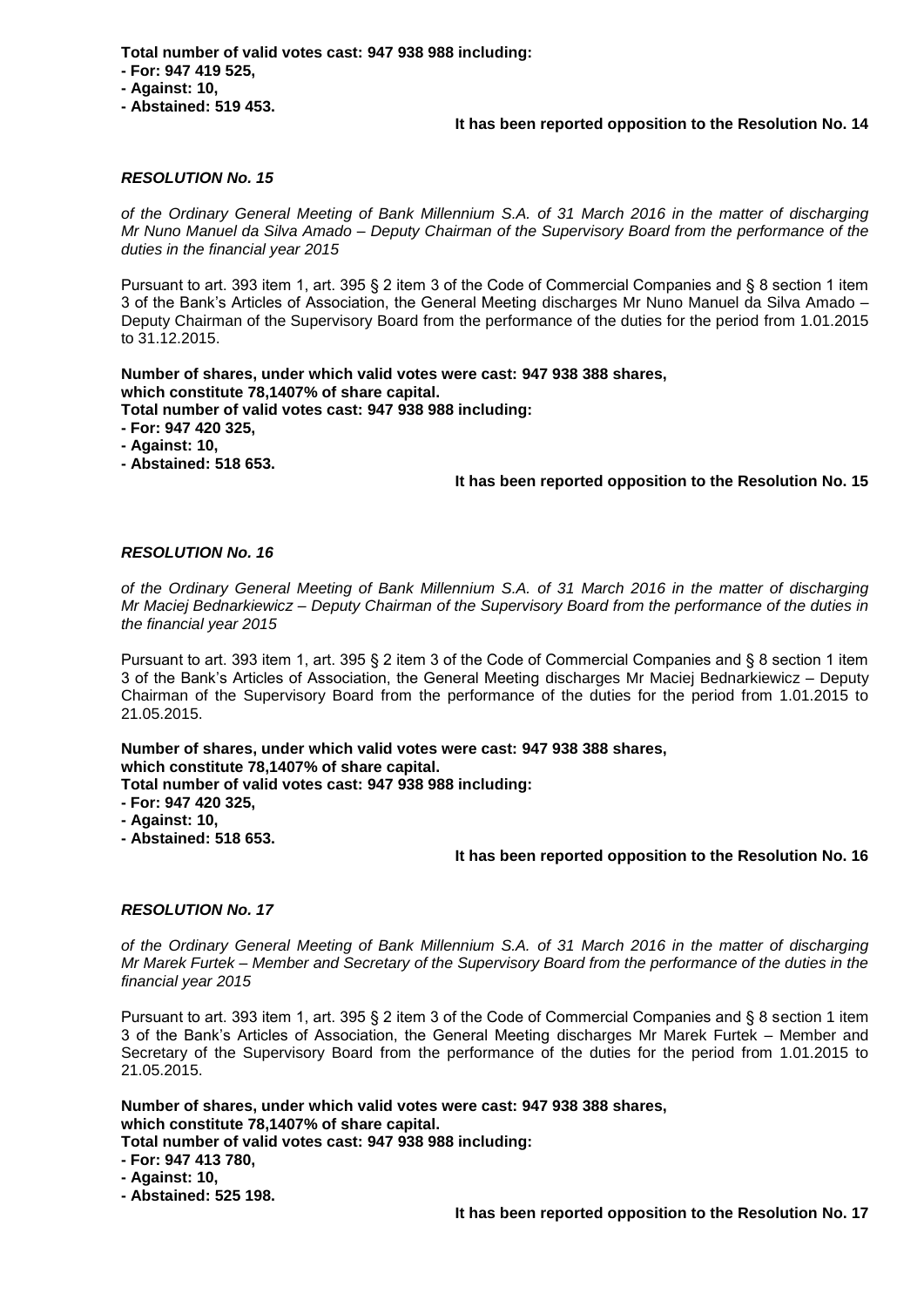*of the Ordinary General Meeting of Bank Millennium S.A. of 31 March 2016 in the matter of discharging Mr Miguel de Campos Pereira de Bragança – Member of the Supervisory Board from the performance of the duties in the financial year 2015*

Pursuant to art. 393 item 1, art. 395 § 2 item 3 of the Code of Commercial Companies and § 8 section 1 item 3 of the Bank's Articles of Association, the General Meeting discharges Mr Miguel de Campos Pereira de Bragança – Member of the Supervisory Board from the performance of the duties for the period from 1.01.2015 to 31.12.2015.

## **Number of shares, under which valid votes were cast: 947 938 388 shares, which constitute 78,1407% of share capital.**

**Total number of valid votes cast: 947 938 988 including:**

**- For: 947 420 324,**

- **- Against: 11,**
- **- Abstained: 518 653.**

## **It has been reported opposition to the Resolution No. 18**

## *RESOLUTION No. 19*

*of the Ordinary General Meeting of Bank Millennium S.A. of 31 March 2016 in the matter of discharging Mr Luís Maria França Castro Pereira Coutinho – Member of the Supervisory Board from the performance of the duties in the financial year 2015*

Pursuant to art. 393 item 1, art. 395 § 2 item 3 of the Code of Commercial Companies and § 8 section 1 item 3 of the Bank's Articles of Association, the General Meeting discharges Mr Luís Maria França Castro Pereira Coutinho – Member of the Supervisory Board from the performance of the duties for the period from 1.01.2015 to 21.05.2015.

# **Number of shares, under which valid votes were cast: 947 938 388 shares, which constitute 78,1407% of share capital.**

**Total number of valid votes cast: 947 938 988 including:**

**- For: 947 420 325,**

- **- Against: 10,**
- **- Abstained: 518 653.**

## **It has been reported opposition to the Resolution No. 19**

# *RESOLUTION No. 20*

*of the Ordinary General Meeting of Bank Millennium S.A. of 31 March 2016 in the matter of discharging Mr Grzegorz Jędrys – Member of the Supervisory Board from the performance of the duties in the financial year 2015*

Pursuant to art. 393 item 1, art. 395 § 2 item 3 of the Code of Commercial Companies and § 8 section 1 item 3 of the Bank's Articles of Association, the General Meeting discharges Mr Grzegorz Jędrys – Member of the Supervisory Board from the performance of the duties for the period from 1.01.2015 to 31.12.2015.

**Number of shares, under which valid votes were cast: 947 938 388 shares, which constitute 78,1407% of share capital.**

**Total number of valid votes cast: 947 938 988 including:**

- **- For: 947 413 780,**
- **- Against: 10,**
- **- Abstained: 525 198.**

## **It has been reported opposition to the Resolution No. 20**

## *RESOLUTION No. 21*

*of the Ordinary General Meeting of Bank Millennium S.A. of 31 March 2016 in the matter of discharging Mr Andrzej Koźmiński – Member of the Supervisory Board from the performance of the duties in the financial year 2015*

Pursuant to art. 393 item 1, art. 395 § 2 item 3 of the Code of Commercial Companies and § 8 section 1 item 3 of the Bank's Articles of Association, the General Meeting discharges Mr Andrzej Koźmiński – Member of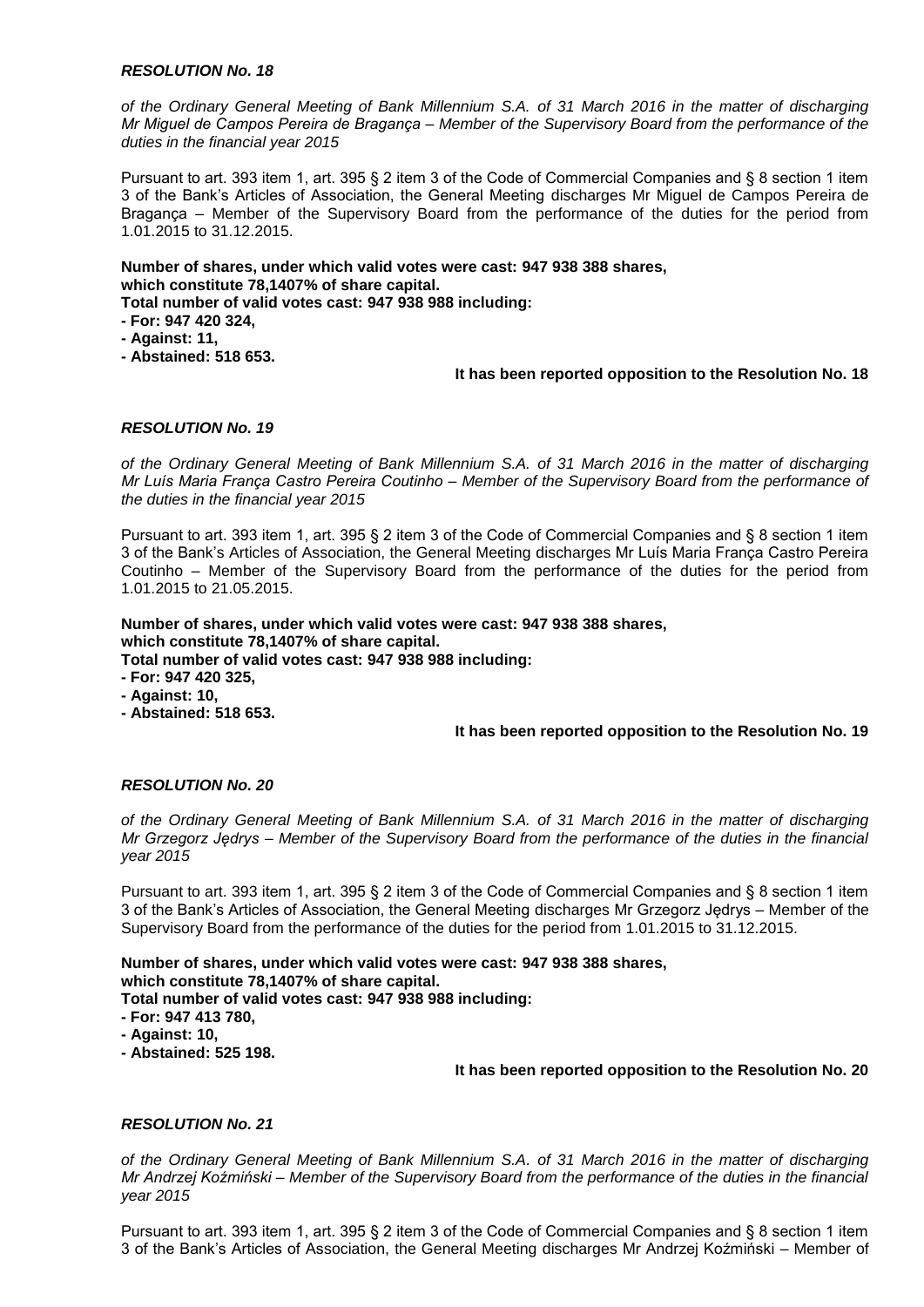the Supervisory Board from the performance of the duties for the period from 1.01.2015 to 31.12.2015.

**Number of shares, under which valid votes were cast: 947 938 388 shares, which constitute 78,1407% of share capital.**

**Total number of valid votes cast: 947 938 988 including:**

- **- For: 947 413 780,**
- **- Against: 10,**
- **- Abstained: 525 198.**

## **It has been reported opposition to the Resolution No. 21**

## *RESOLUTION No. 22*

*of the Ordinary General Meeting of Bank Millennium S.A. of 31 March 2016 in the matter of discharging Ms Maria da Conceição Mota Soares de Oliveira Callé Lucas – Member of the Supervisory Board from the performance of the duties in the financial year 2015*

Pursuant to art. 393 item 1, art. 395 § 2 item 3 of the Code of Commercial Companies and § 8 section 1 item 3 of the Bank's Articles of Association, the General Meeting discharges Ms Maria da Conceição Mota Soares de Oliveira Callé Lucas – Member of the Supervisory Board from the performance of the duties for the period from 1.01.2015 to 21.05.2015.

**Number of shares, under which valid votes were cast: 947 938 388 shares, which constitute 78,1407% of share capital.**

**Total number of valid votes cast: 947 938 988 including:**

- **- For: 947 420 325,**
- **- Against: 10,**
- **- Abstained: 518 653.**

## **It has been reported opposition to the Resolution No. 22**

## *RESOLUTION No. 23*

*of the Ordinary General Meeting of Bank Millennium S.A. of 31 March 2016 in the matter of discharging Mr Marek Rocki – Member of the Supervisory Board from the performance of the duties in the financial year 2015*

Pursuant to art. 393 item 1, art. 395 § 2 item 3 of the Code of Commercial Companies and § 8 section 1 item 3 of the Bank's Articles of Association, the General Meeting discharges Mr Marek Rocki – Member of the Supervisory Board from the performance of the duties for the period from 1.01.2015 to 21.05.2015.

**Number of shares, under which valid votes were cast: 947 938 388 shares, which constitute 78,1407% of share capital.**

**Total number of valid votes cast: 947 938 988 including:**

- **- For: 947 413 780,**
- **- Against: 10,**
- **- Abstained: 525 198.**

## **It has been reported opposition to the Resolution No. 23**

## *RESOLUTION No. 24*

*of the Ordinary General Meeting of Bank Millennium S.A. of 31 March 2016 in the matter of discharging Mr Dariusz Rosati – Deputy Chairman and Secretary of the Supervisory Board from the performance of the duties in the financial year 2015*

Pursuant to art. 393 item 1, art. 395 § 2 item 3 of the Code of Commercial Companies and § 8 section 1 item 3 of the Bank's Articles of Association, the General Meeting discharges Mr Dariusz Rosati – Deputy Chairman and Secretary of the Supervisory Board from the performance of the duties for the period from 1.01.2015 to 31.12.2015.

**Number of shares, under which valid votes were cast: 947 938 388 shares, which constitute 78,1407% of share capital.**

**Total number of valid votes cast: 947 938 988 including:**

**- For: 947 413 780,**

**- Against: 10,**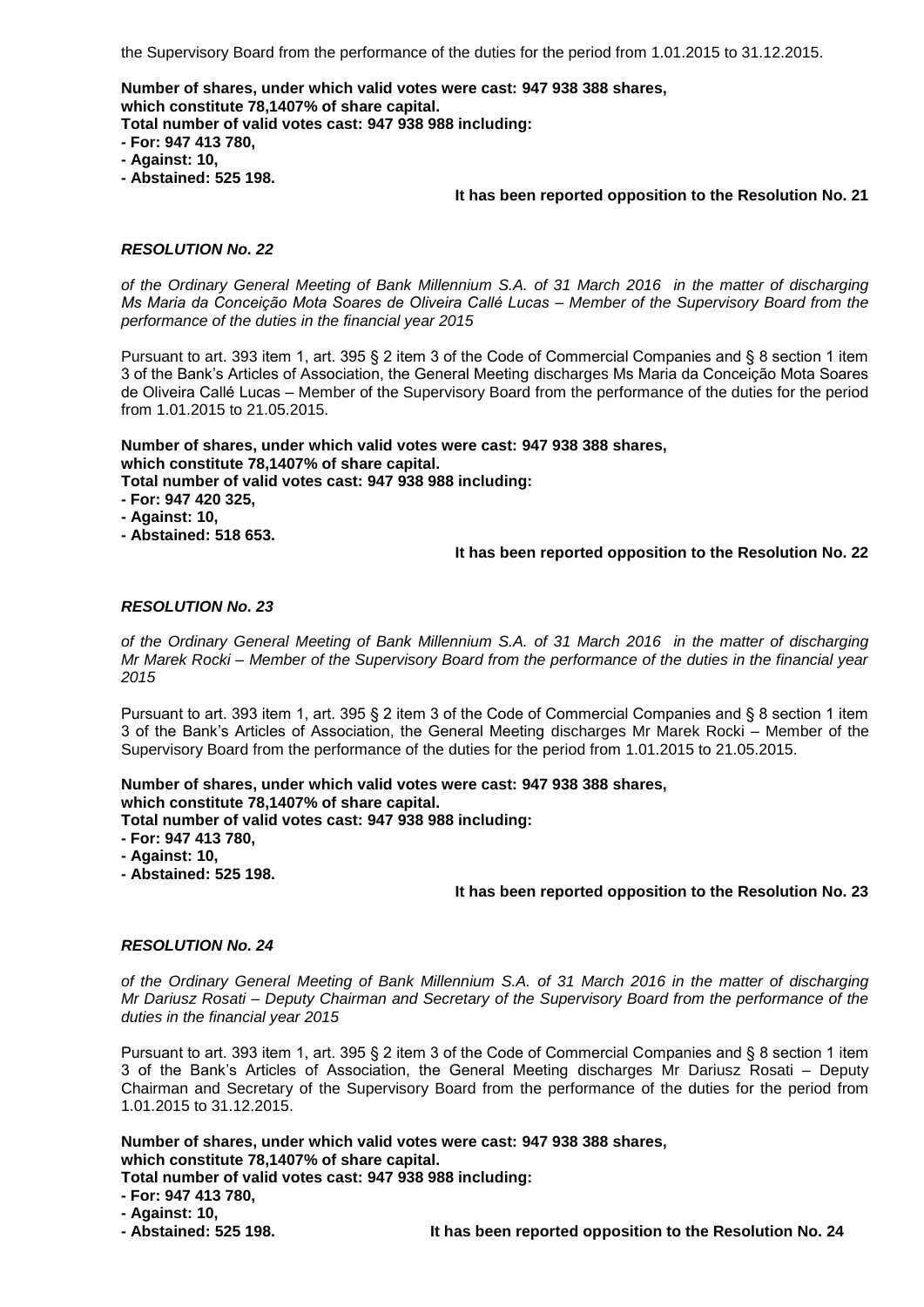*of the Ordinary General Meeting of Bank Millennium S.A. of 31 March 2016 in the matter of discharging Mr Rui Manuel da Silva Teixeira – Member of the Supervisory Board from the performance of the duties in the financial year 2015*

Pursuant to art. 393 item 1, art. 395 § 2 item 3 of the Code of Commercial Companies and § 8 section 1 item 3 of the Bank's Articles of Association, the General Meeting discharges Mr Rui Manuel da Silva Teixeira – Member of the Supervisory Board from the performance of the duties for the period from 1.01.2015 to 31.12.2015.

**Number of shares, under which valid votes were cast: 947 938 388 shares, which constitute 78,1407% of share capital.**

**Total number of valid votes cast: 947 938 988 including:**

- **- For: 947 420 325,**
- **- Against: 10,**
- **- Abstained: 518 653.**

## **It has been reported opposition to the Resolution No. 25**

## *RESOLUTION No. 26*

*of the Ordinary General Meeting of Bank Millennium S.A. of 31 March 2016 in the matter of discharging Ms Julianna Boniuk-Gorzelańczyk – Member of the Supervisory Board from the performance of the duties in the financial year 2015*

Pursuant to art. 393 item 1, art. 395 § 2 item 3 of the Code of Commercial Companies and § 8 section 1 item 3 of the Bank's Articles of Association, the General Meeting discharges Ms Julianna Boniuk-Gorzelańczyk – Member of the Supervisory Board from the performance of the duties for the period from 21.05.2015 to 31.12.2015.

# **Number of shares, under which valid votes were cast: 947 938 388 shares, which constitute 78,1407% of share capital.**

**Total number of valid votes cast: 947 938 988 including:**

- **- For: 947 420 325,**
- **- Against: 10,**
- **- Abstained: 518 653.**

# **It has been reported opposition to the Resolution No. 26**

# *RESOLUTION No. 27*

*of the Ordinary General Meeting of Bank Millennium S.A. of 31 March 2016 in the matter of discharging Ms Agnieszka Hryniewicz-Bieniek – Member of the Supervisory Board from the performance of the duties in the financial year 2015*

Pursuant to art. 393 item 1, art. 395 § 2 item 3 of the Code of Commercial Companies and § 8 section 1 item 3 of the Bank's Articles of Association, the General Meeting discharges Ms Agnieszka Hryniewicz-Bieniek – Member of the Supervisory Board from the performance of the duties for the period from 21.05.2015 to 31.12.2015.

**Number of shares, under which valid votes were cast: 947 938 388 shares, which constitute 78,1407% of share capital. Total number of valid votes cast: 947 938 988 including: - For: 947 413 780,**

- **- Against: 10,**
- **- Abstained: 525 198.**

## **It has been reported opposition to the Resolution No. 27**

## *RESOLUTION No. 28*

*of the Ordinary General Meeting of Bank Millennium S.A. of 31 March 2016 in the matter of discharging Ms Anna Jakubowski – Member of the Supervisory Board from the performance of the duties in the financial year 2015*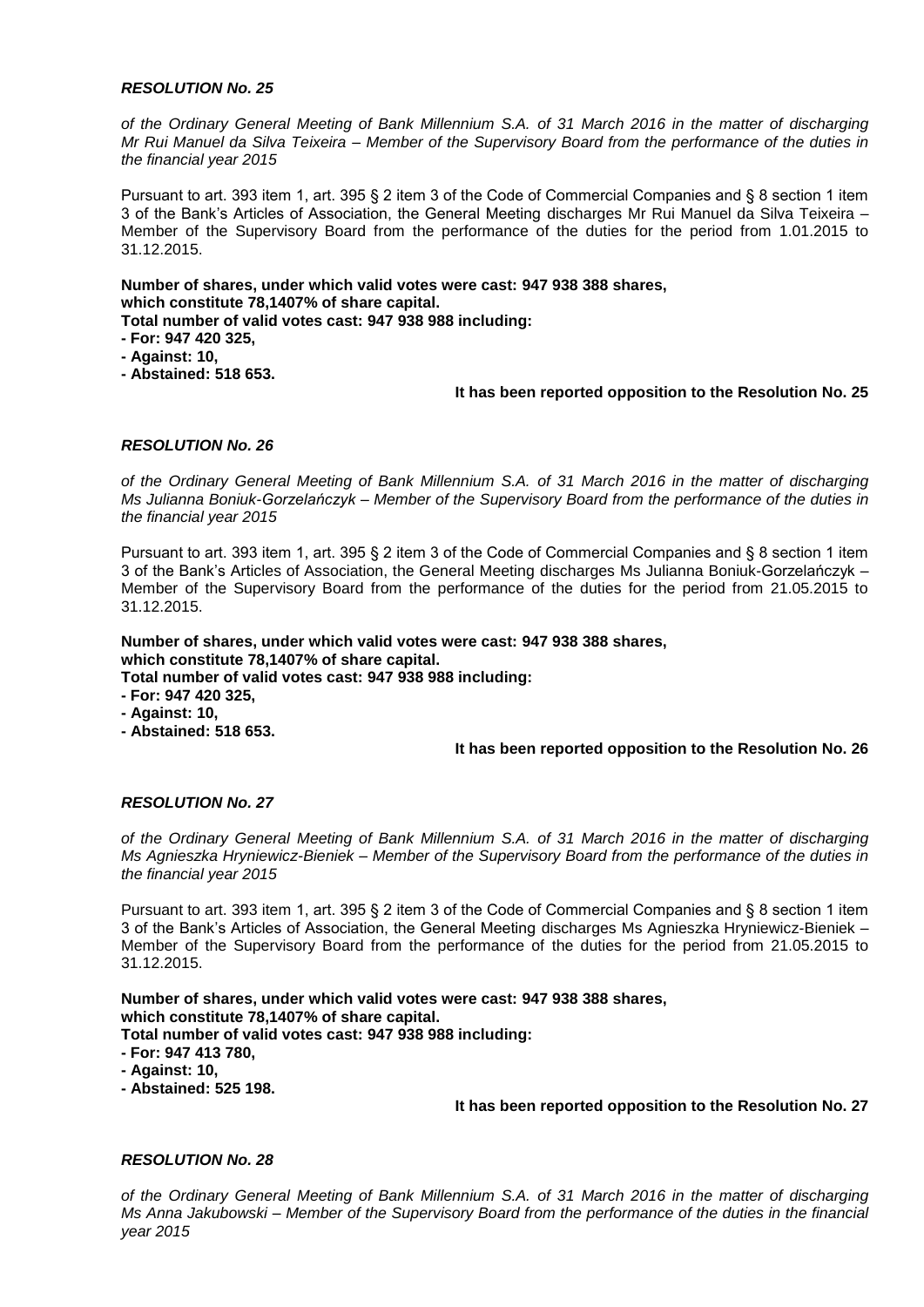Pursuant to art. 393 item 1, art. 395 § 2 item 3 of the Code of Commercial Companies and § 8 section 1 item 3 of the Bank's Articles of Association, the General Meeting discharges Ms Anna Jakubowski – Member of the Supervisory Board from the performance of the duties for the period from 21.05.2015 to 31.12.2015.

**Number of shares, under which valid votes were cast: 940 349 558 shares, which constitute 77,5152% of share capital.**

**Total number of valid votes cast: 940 350 158 including:**

- **- For: 939 831 495,**
- **- Against: 10,**
- **- Abstained: 518 653.**

## **It has been reported opposition to the Resolution No. 28**

## *RESOLUTION No. 29*

*of the Ordinary General Meeting of Bank Millennium S.A. of 31 March 2016 in the matter of discharging Mr David H. Klingensmith – Member of the Supervisory Board from the performance of the duties in the financial year 2015*

Pursuant to art. 393 item 1, art. 395 § 2 item 3 of the Code of Commercial Companies and § 8 section 1 item 3 of the Bank's Articles of Association, the General Meeting discharges Mr David H. Klingensmith – Member of the Supervisory Board from the performance of the duties for the period from 21.05.2015 to 31.12.2015.

**Number of shares, under which valid votes were cast: 947 938 388 shares, which constitute 78,1407% of share capital.**

**Total number of valid votes cast: 947 938 988 including:**

- **- For: 947 413 780,**
- **- Against: 10,**
- **- Abstained: 525 198.**

## **It has been reported opposition to the Resolution No. 29**

## *RESOLUTION No. 30*

*of the Ordinary General Meeting of Bank Millennium S.A. of 31 March 2016 in the matter of discharging Mr Miguel Maya Dias Pinheiro – Member of the Supervisory Board from the performance of the duties in the financial year 2015*

Pursuant to art. 393 item 1, art. 395 § 2 item 3 of the Code of Commercial Companies and § 8 section 1 item 3 of the Bank's Articles of Association, the General Meeting discharges Mr Miguel Maya Dias Pinheiro – Member of the Supervisory Board from the performance of the duties for the period from 21.05.2015 to 31.12.2015.

**Number of shares, under which valid votes were cast: 947 938 388 shares, which constitute 78,1407% of share capital.**

**Total number of valid votes cast: 947 938 988 including:**

- **- For: 947 420 325,**
- **- Against: 10,**

**- Abstained: 518 653.**

## **It has been reported opposition to the Resolution No. 30**

# *RESOLUTION No. 31*

*of the Ordinary General Meeting of Bank Millennium S.A. of 31 March 2016 in the matter of amendments to the Bank's Articles of Association*

The Ordinary General Meeting, pursuant to art. 430 § 1 of the Commercial Companies Code and § 8 section 2 item 1 of the Bank's Articles of Association, adopts as follows:

# § 1

The Bank's Articles of Association shall be amended, as follows: 1/ adding in § 5 section 6 in the wording:

- "6. The Bank may perform activities defined in the Act on State Assistance in Raising Children, related to:
	- a/ filing by electronic means with use of the IT system of requests to ascertain rights to child raising benefits and attachments to such requests,
	- b/ delivering to the Polish Social Insurance Institution, on client's request, data necessary for